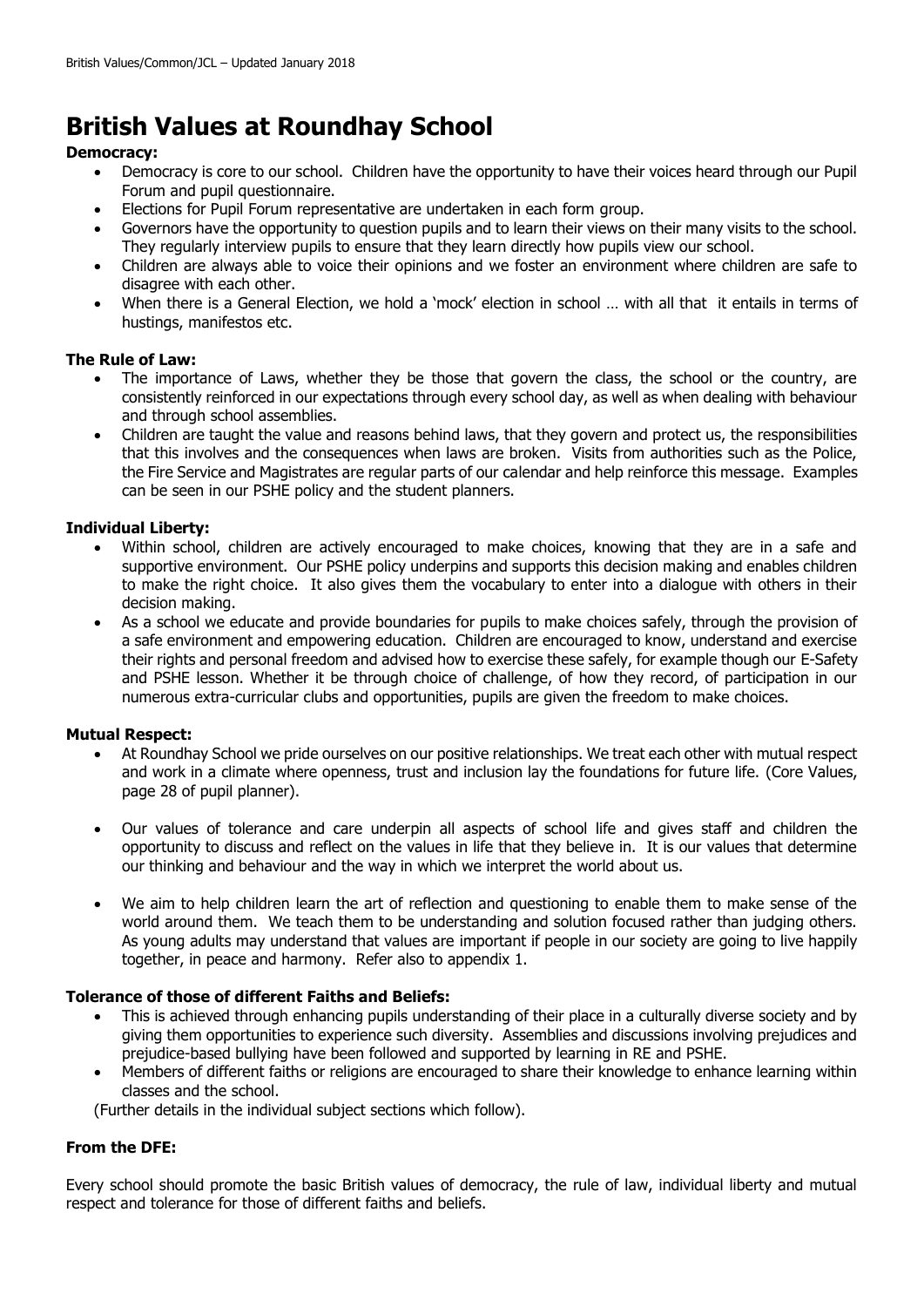This ensures that young people understand the importance of respect and leave school fully prepared for life in modern Britain.

### **Examples of the understanding and knowledge pupils are expected to learn include:**

- an understanding of how citizens can influence decision-making through the democratic process
- an understanding that the freedom to hold other faiths and beliefs is protected in law
- an acceptance that people having different faiths or beliefs to oneself (or having none) should be accepted and tolerated, and should not be the cause of prejudicial or discriminatory behaviour
- an understanding of the importance of identifying and combatting discrimination

**\*** Please see appendix 1 for individual subject responses and appendix 2 for PSHE policy.

### **Examples of actions schools can take to promote British values are to:**

- include in suitable parts of the curriculum as appropriate for the age of pupils material on the strengths, advantages and disadvantages of democracy, and how democracy and the law works in Britain, in contrast to other forms of government in other countries
- ensure all pupils within the school have a voice that is listened to, and demonstrate how democracy works by actively promoting democratic processes such as a school council whose members are voted for by the pupils
- use opportunities such as general or local elections to hold mock elections to promote fundamental British values and provide pupils with the opportunity to learn how to argue and defend points of view
- consider the role of extra-curricular activity, including any run directly by pupils, in promoting fundamental British values
	- **\*** Please see appendix 1 for individual subject responses.

### **Key Points of Britishness:**

- In the UK unprecedented levels of diversity are lined with social disharmony and a lack of affiliation with "Britishness".
- An inspirational concept of Britishness will not focus on narrow ideas but rather on relations that foster social harmony.
- Schools must foster inclusive understandings of Britishness that embrace diversity and acknowledge multiple ways of connecting with British society,
- Positive citizenship in schools must be recognised as forms of Britishness that will lead to social cohesion.
	- **\*** Please see appendix 1 for individual subject responses and appendix 2 for PSHE policy.

### **Politicians' views on "Britishness"**

- Mr Clegg said: "There's some basic things everyone can agree on: Democracy, Gender Equality, Equality before the law."
- The Department for Education named the "fundamental" values as democracy, rule of law, individual liberty, and "mutual respect and tolerance of those with different faiths and beliefs".
- Gordon Brown proposed Britain have a day to celebrate its national identity in order to reclaim the Union Jack from the far-right and to foster integration in the wake of the 7 July terrorist attacks. British values include inventiveness, fairness, charity, resilience and a "mustn't grumble" attitude, Mr Brown said.
- Tony Blair, in a speech attacking opponents of devolution and nationalists seeking to break up Britain, defined British values as "creativity built on tolerance" and "work and self-improvement".
- Brian Lightman, general secretary of the Association of School and College Leaders said: "Nobody would dispute the importance of promoting values such as the ones they describe - democracy, rule of law, individual liberty, mutual respect and tolerance of those with different faiths and beliefs. They are universal values." He added: "These values are embedded in the ethos of any good school - from the way teachers speak to pupils, pupils speak to teachers, people relate to each other in the community, school assemblies, celebrations and different festivals. All of these things are embedded in every school."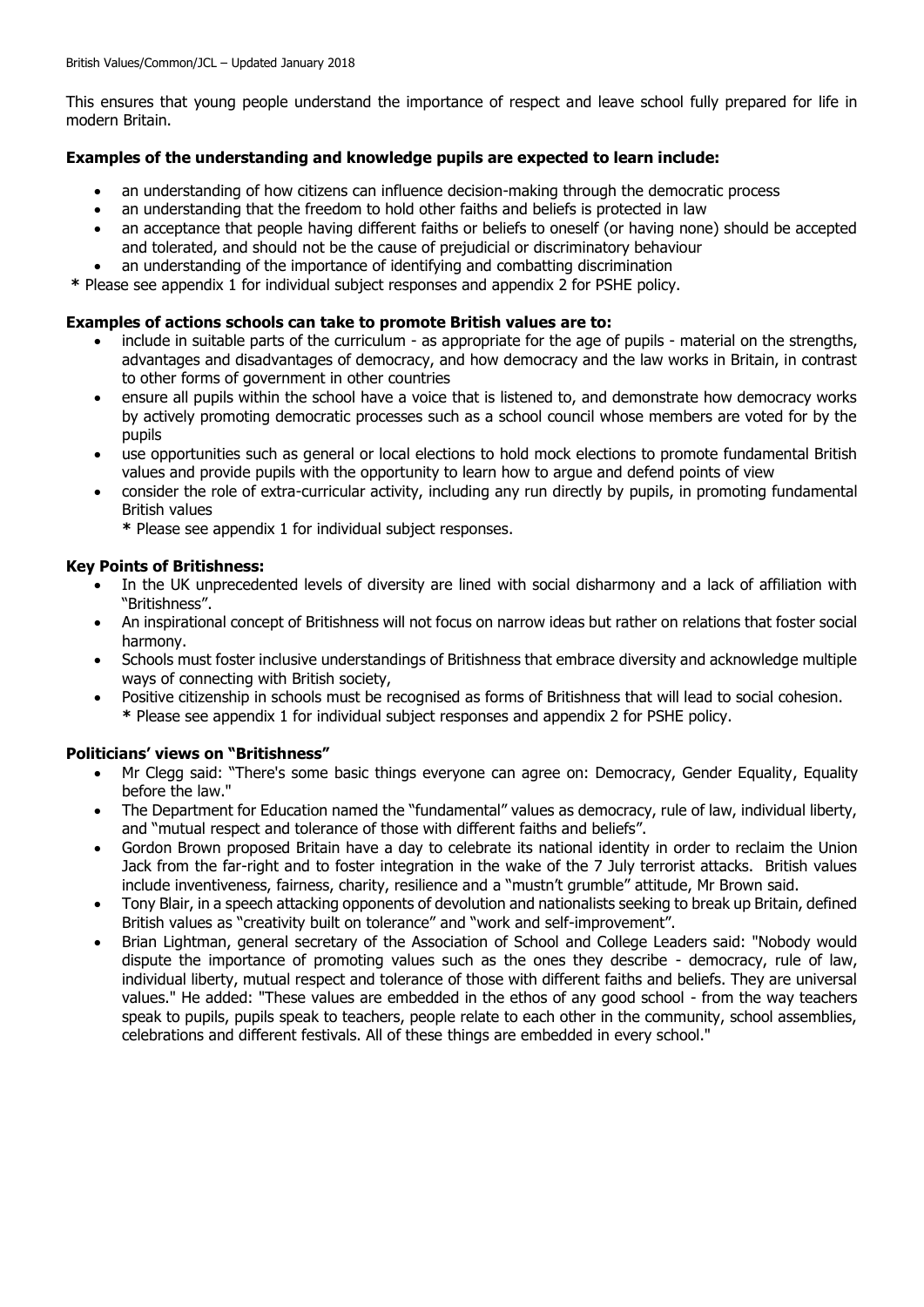# **How 'Britishness' is taught and reinforced in subject areas at Roundhay School**

# **Art:**

**KS3 –** We use mutual respect as a "Home Learning" project presentation and listening to pupils speak/present their work. Pupils have the freedom to choose the direction of their Home Learning projects. Artist of the Month – voting by pupil.

**KS4 & KS5 –** Peer and self-assessment in all projects and respecting differences are celebrate/shared/encouraged to develop in personal art works. Diversity is encouraged in free expression or individually chosen themes.

### **Business Studies:**

**KS4** – Study democracy in Business. Individual decision making in Business paying taxes – looking at how the system works.

**KS5** – Re-distribution of income and wealth budget and how it's important to contribute to those less well off than you.

# **Computing**

**KS3 –** As part of the history of computing we look at computing during the war (Bletchley Park and the work of Alan Turing).

**KS4 –** We consider life as a global citizen and look at computing and the law. E-safety is high on our agenda at all times. We look at computing and the law and the use of computers in society.

**KS5** We again look at computers and the law, Digital divide V Digital world, computer intelligence on society life as a digital citizen, threats to data and national security.

# **DT**

**KS3** – Democracy (collaborative design) pupils give opinions on other design work, needs mutual respect. Risk taking in design (Liberty) cultural influences in design.

**KS4** – Law – copyright, patent and how they affect designers, manufacturer's obligations, taking design risks, cultural influences.

**KS5** – Risk taking through design, cultural influences/designing for diverse markets. Anti-discriminative design/ design for political purpose.

### **English**

**KS3 –** We promote British values through texts such as 'Animal Farm' (the rule of the law) and texts such as "Of Mice and Men" (mutual respect, diversity etc). We teach a Scheme of Work called Crime & Punishment which also focusses on the rule of law and individual liberty. We study World War One poetry which is at the core of "Britishness".

# **KS4**

We teach "An Inspector Calls" which promotes mutual respect and tolerance. It also deals with the importance of democracy. We study a range of poetry which covers many of these themes. The English language papers often have extracts which deal with some of these themes.

**KS5 –** Texts such as 'Hamlet' and 'The Handmaid's Tale' writing encourage pupils to consider democracy and mutual respect.

### **Geography**

**KS3 –** Energy production and environmental problems/solutions, Crime – British legal system, also in an international context. Migration/Inequality of global citizenship responsibility in relation to charity, Fairtrade and individual choices. **KS4 –** UK Migration, multiculturalism, planning issues and sustainability, development, inequality and the role British play within this.

**KS5 –** Post colonial population change, multiculturalism and its impact on Britain, Britain as part of the EU, regional differences and identities.

### **History & Politics**

KS3 - In Year 8 we teach the development of democracy from the 19<sup>th</sup> to 20<sup>th</sup> Century. Also, immigration nation with a focus on why Britain is so diverse in terms of culture and religion. In Years 7, 8 and 9 we promote tolerance through units on the Crusades, Native Americans and the Holocaust. We study the Empire, positives and negatives in Year 8 also.

**KS4** – Our units in KS4 don't promote "brutishness" specifically but we do explore jingoism in the pre-war period. The coursework, depending on the focus. Looks at Britain at war.

**KS5 –** Politics – The British Political System and parties is studied at AS level.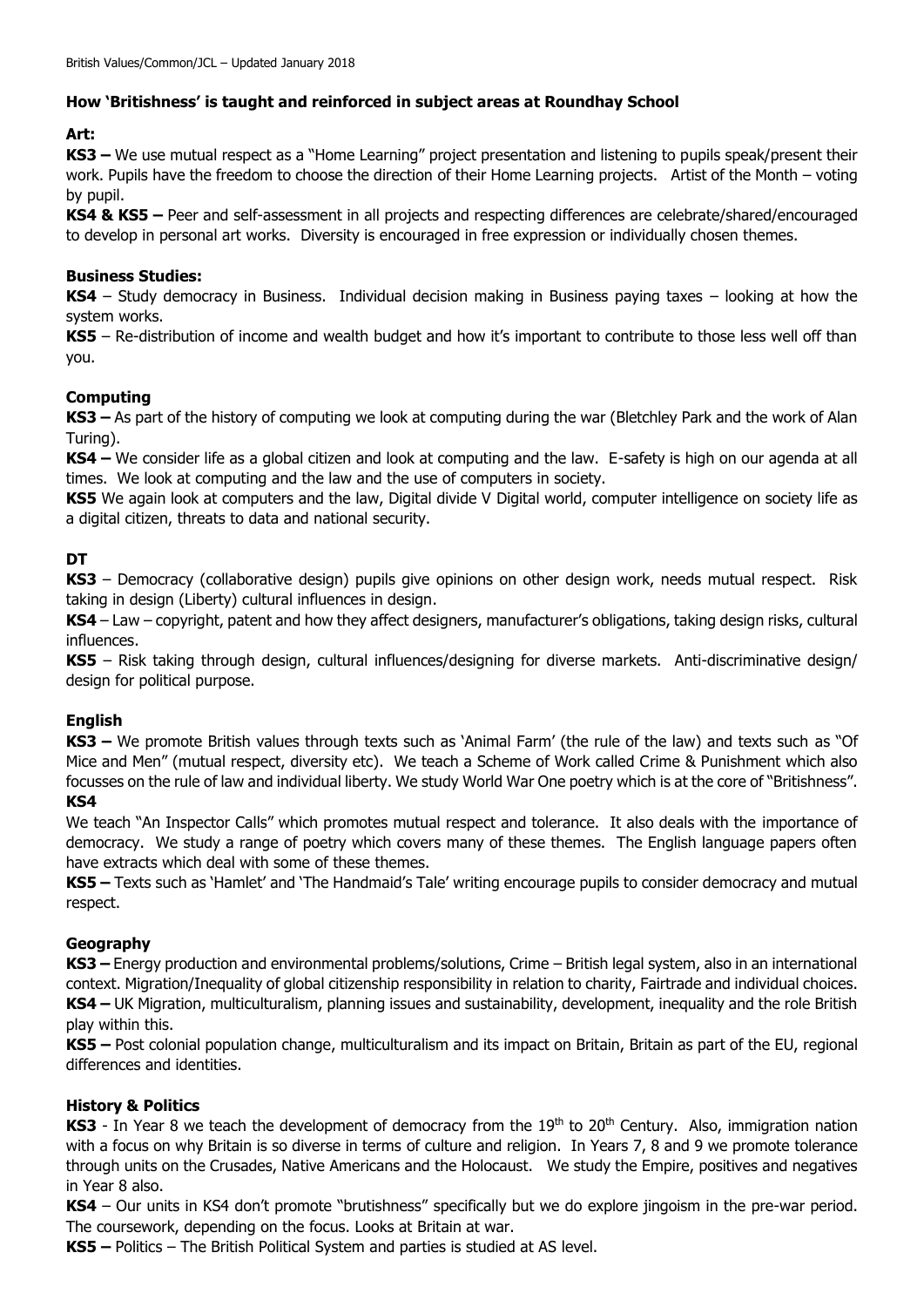History – Unit 2, Britain and Ireland. Reasons for Home Rule is explored and 19<sup>th</sup> Century values surrounding Empire and its importance.

### **Health & Social Care**

**KS4** – We study the Health Care system of the UK, NHS, and the values this underpins. Care for a diverse and ageing population, including issues on immigration. Teamwork promotes democracy.

**KS5** – Principles of care (including tolerance, understanding, diversity, prejudice etc…), Acts & the Law (e.g. equal ops, Health & Safety at Work Act, Gender Equality), public health campaigns.

### **Mathematics**

### **In all Key Stages**

- all pupils are given a fair chance to contribute to the lessons
- staff have high expectations regarding pupils showing respect to others when they make contributions during lessons
- Textbooks, worksheets and assessment questions include a variety of names and images which reflect the multi-cultural nature of Britain today.
- Staff treat all pupils fairly and set a good example to pupils at all times.
- Pupils are encouraged to work together and support each other when solving mathematical problems
- British values of tolerance and resilience are promoted on a daily basis through problem solving and understanding of complex concepts, encouraging students to persevere and try different methods to arrive at a correct solution.
- Pupils are often given a choice regarding which tasks they complete e.g. pupils may be able to choose from three different levels of questions depending on how they feel about a particular topic.
- Students are allowed to make mistakes and learn from them in all maths lessons. This fosters confidence and builds self-esteem, it encourages students to take risks and become lifelong learners whilst using their mathematical skills in all aspects of life.
- Pupils are regularly given the opportunity to share their feelings regarding the teaching of maths at Roundhay through the use of pupil voice. Pupils opinions are valued and we often make changes to our practice based on pupil opinion e.g. recently Year 12 pupils suggested that would like some extra resources to help enhance their revision, these have now been provided and are been used regularly by staff and students.

### **Specific info for each key stage**

**KS3**

- Schemes of work contain references to problem solving tasks for all topic areas. These tasks enable pupils to work together to solve problems and help to build up their resilience. Pupils are encouraged to reflect on and question solutions rather than just accepting that they are correct.
- Students learn the origins of mathematics and that it comes from different cultures. Students are taught various methods of multiplication that stem from different cultures including Russian, Egyptian, Chinese and English. Students also study Indian Rangoli Patterns, Pythagoras and Fibonacci which all originate from various different countries.
- As part of the numeracy trip to Paris pupils visit a Science and Maths museum where they have an opportunity to investigate the origins of mathematical ideas and the cultural influences that have promoted the developments of these ideas.

### **KS4**

- When studying fractions and percentages examples will make reference to the results of votes. Pupils will be encouraged to compare different outcomes.
- During data handling topics pupils look at how the media report statistical data and how the use of misleading graphs and the interpretation of data can be used to support or refute a claim. When developing questionnaires pupils are taught about the importance of avoiding stereotypical bias in order to ensure that everyone is able to respond to questions fairly without feeling pressurised to choose one particular option.

**KS5**

 Students are encouraged to support KS3 pupils during lessons. This enables them to act as role models for younger pupils and helps them to develop patience and tolerance when working with others.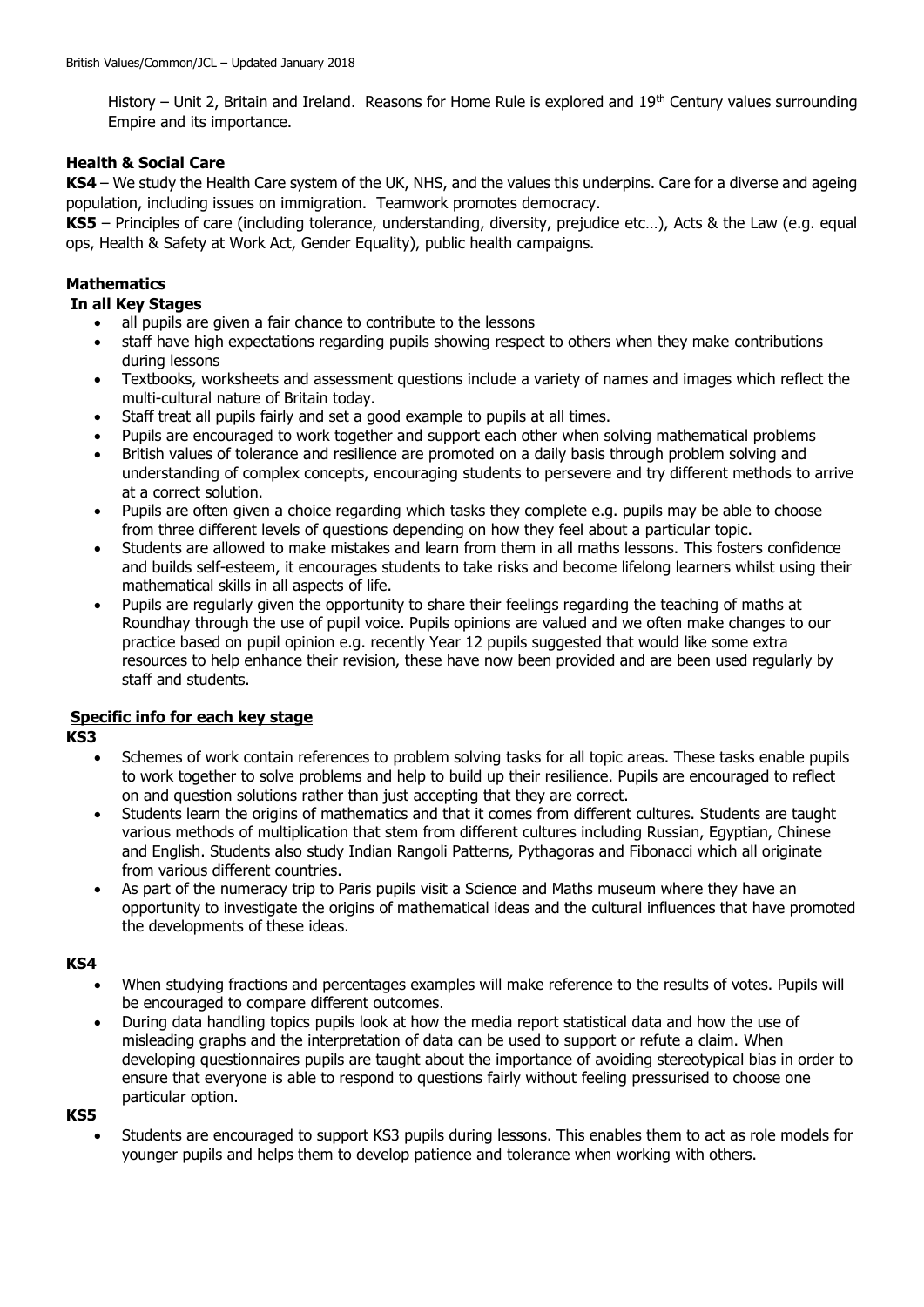### **Modern Foreign Languages**

### **KS3, 4 and 5**

Throughout MFL listening and speaking skills are developed to enable students to express and explain points of view and challenge each other and offer alternative viewpoints.

MFL introduces pupils to a range of new cultures, often represented within our own school, through which an acceptance of different cultures and people is fostered. Extra-curricular activities and trips abroad are organised, where pupils have opportunities to meet others from different cultures. We have FLAs in French, German and Spanish who work with pupils regularly and provide personal insights into their backgrounds and culture.

We encourage different views and opinions on a range of issues and topics to be discussed (e.g. group talk) in a supportive yet challenging way.

Strategic seating and interaction plans are developed and employed to allow pupils to foster relationships and develop a deeper understanding of pupils from a range of backgrounds and abilities, and encourages support and empathy within the classroom. Rewards and sanctions are used to encourage fairness and promote opportunities for all.

We offer pupils from other language backgrounds the opportunity to continue to develop their own home language: we are one of the few schools to offer Urdu to such a large proportion of the cohort. We facilitate the examinations in a range of languages other than those taught in school (e.g. Arabic, Chinese, Czech, Polish, Italian, and Greek). As part of the KS5 enrichment curriculum, the MFL department is offering Welsh as a tater session.

The new curriculum in languages fosters the use of a greater range of authentic materials, which has been made easier through the use of modern technology.

A range of topics include:- Environment, social issues, single parent families, marriage, poverty, gender equality, racism, rights and responsibilities and pocket money.

### **Media Studies**

**KS3** – At Key Stage 4, Media is taught through representation in the media, representation of Britishness file/TV/news.

**KS4** – Looking at stereotypes and the importance of challenging/identifying discrimination. Considering positive/negative representations of Britain/Britishness.

**KS5** - Media is taught through representation of national identity. Media coverage of National events etc. Again, we identify stereotypes and how these are used/manipulated in the media.

### **Music**

**KS3** – Copyright taught as part of Year 9 Curriculum. Range of diversity and musical examples used to show/learn understanding of different cultures. Support them to provide their options in a responsible and respectful way. Music we use reflect our school community – creates opportunity for sharing and understanding.

**KS4 & 5** – Lots to promote working together. Bringing together pupils of different cultures and experiences.

### **Physical Education**

**KS3** – Activities always involve cooperation, teamwork and competition. Fair play is delivered through all these activities. Rules for each activity explained and enforced by staff and pupils.

**KS4** – A continuation from above, exploration of different sports and cultures – GCSE includes History of Sports and cultures.

**KS5** – Self-reflection, awareness and challenge throughout all key stages and activities.

### **Religious Education**

**KS3** – The overall ethos of RE at Roundhay supports democracy, the rule of law, individual liberty, mutual respect and tolerance of different faiths and beliefs – it is intrinsic within Schemes of Work at each Key Stage. The Schemes of Work specifically cover: human rights and responsibilities, beliefs and concepts, religious authority, alternative world view and the six world faiths.

**KS4** - The Schemes of Work specifically cover: religion and community cohesion, debate of ultimate questions and moral dilemmas. The Full course students also look at: religious rights and responsibilities, peace and conflict linked to forgiveness and reconciliation and Law and Justice.

**KS5** – Particular focus is given to democracy, the rule of law and individual liberty through the ethics lesson provided for Year 12 and 13 enrichment. Each of these includes the opportunity for debate and discussion safely. Subjects cover criminal age of responsibility, women and equality in the  $21<sup>st</sup>$  century and animal testing.